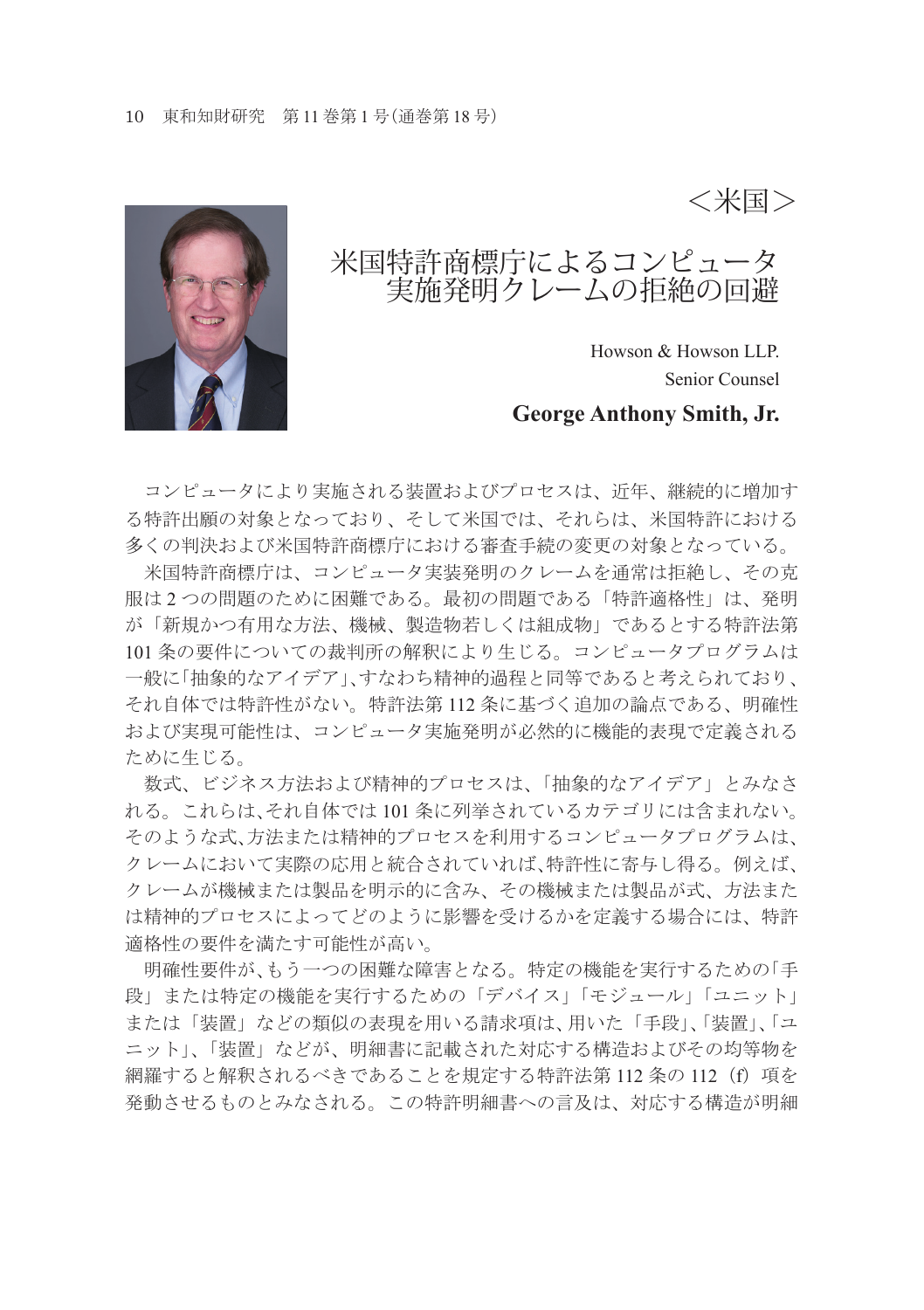Journal of Towa Nagisa Institute of Intellectual Property Vol.11, No.1 11

書中に記載されているか否かという問題を提起し、その記載は当業者が実施する ことができるよう十分にであるべきことを規定する第 112 条(a)の要件を満た す必要があり、すなわち、「実施可能性」要件と、主題が明確にクレームされて いることを求める、つまり明確性要件を規定する第 112 条 (b) の要件を満たす必 要がある。

 したがって、米国の国内段階への移行を検討中のコンピュータ実施発明に関す る PCT 出願と、米国特許出願の優先権主張の基礎となるその他の出願は、上記 の問題を念頭に置いて作成する必要がある。例えば、コンピュータ制御の機械、 例えば「自動運転」車両の場合、クレームが制御装置だけではなく制御と機会と の統合を表すように、そして、制御プログラムと機会との県警が明確に定義され るように記載するよう考慮すべきである(クレームされた組み合わせでの使用に 特に適しているような制御装置自体を販売する者は、制御と機械の組み合わせを 販売していなくても、寄与侵害者または侵害の積極的な誘発者として、そのよう なクレームの侵害責任を負う可能性がある)。さらに、制御アルゴリズムは、例 えば特許図面中フロー図および明細書中の対応する説明によって十分に詳細に説 明されるべきであり、USPTO は明確性または実施可能性の欠如の問題を提起す る可能性が低い。

(邦訳:当研究所)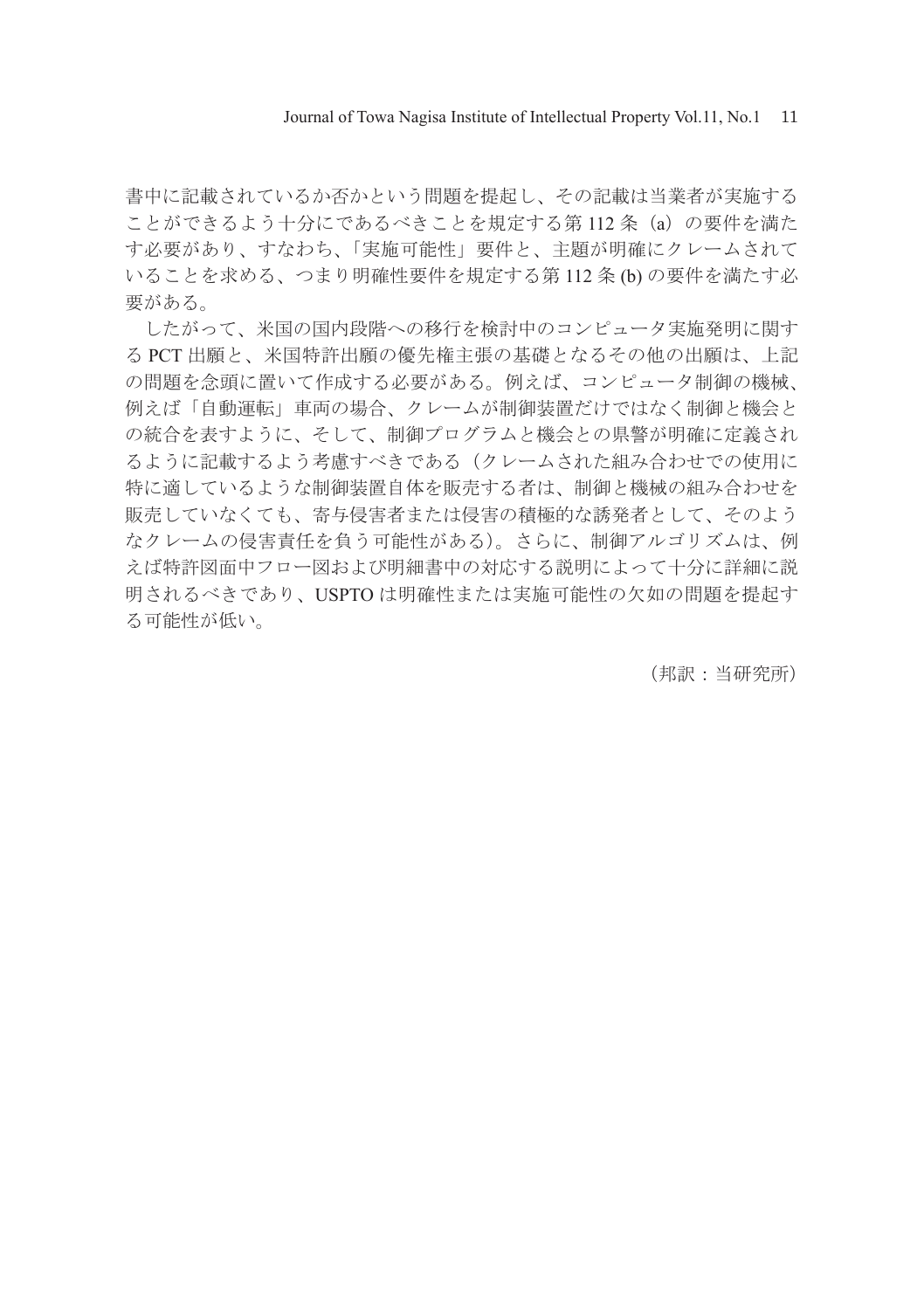# < **the United States** >

### **Avoiding Refusals of Claims to Computer- Implemented Inventions in the USPTO**

Howson & Howson LLP

Senior Counsel

#### **George Anthony Smith, Jr.**

 Computer-implemented apparatus and processes have become the subject of continually increasing numbers of patent applications in recent years, and, in the United States, they have become the subject of a number of court decisions and changes in patent examination procedures in the United States Patent and Trademark Office.

 In the US Patent and Trademark Office, rejections of claims to computer-implemented inventions are common, and difficult to overcome because of two issues. A first issue, "patent eligibility," comes about because of court interpretations of the requirement in section 101 of the Patent Act that an invention be a "new and useful process, machine, manufacture, or composition of matter." Computer programs are generally considered to be "abstract ideas," i.e., equivalent to mental processes, and not patentable by themselves. Additional issues, definiteness and enablement, under section 112 of the Patent Act, arise because computer-implemented inventions are necessarily defined in functional terminology.

 Mathematical formulas, business methods, and mental processes are considered to be "abstract ideas," which, by themselves, are not within the categories listed under section 101. Computer programs utilizing such formulas, methods or mental processes, can contribute to patentability, if, in a patent claim, they are integrated with a practical application. For example, if a claim expressly includes a machine or article of manufacture, and defines how the machine or article is affected by the formula, method, or mental process, it will likely satisfy the requirement of patent eligibility.

 The requirement for definiteness presents another difficult obstacle. A claim reciting a "means for" performing a specified function, or similar expressions such as "device for," "module for," "apparatus for," "unit for," or "apparatus for," performing a specified function, will be considered to invoke subsection 112(f) of section 112 of the Patent Act, which provides that the recited "means,""device,""unit", "apparatus," etc., is to be construed to cover the corresponding structure described in the specification and equivalents thereof. This reference back to the patent specification raises the question of whether or not the corresponding structure